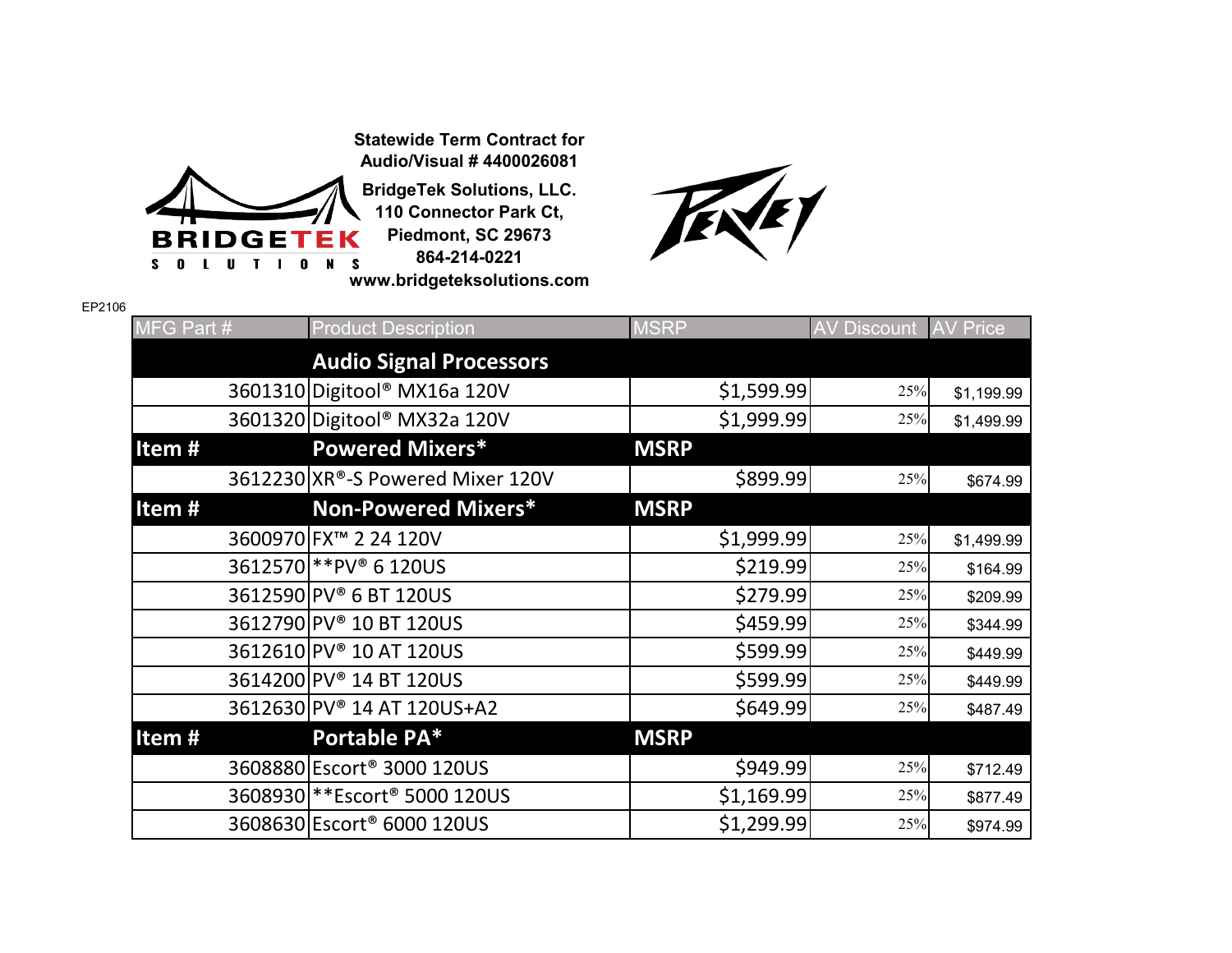|                | <b>++Elements Series</b>                            |             |     |            |
|----------------|-----------------------------------------------------|-------------|-----|------------|
| Item#          | <b>Loudspeakers</b>                                 | <b>MSRP</b> |     |            |
|                | 3609100 Elements <sup>™</sup> 108C                  | \$1,399.99  | 25% | \$1,049.99 |
|                | 3608700 Elements™ 112C 105 X 60RT                   | \$1,799.99  | 25% | \$1,349.99 |
|                | 3608690 Elements™ 112C 60 X 40RT                    | \$1,799.99  | 25% | \$1,349.99 |
|                | 3608680 Elements <sup>™</sup> 115C 115 X 60RT       | \$1,999.99  | 25% | \$1,499.99 |
|                | 3608670 Elements™ 115C 60 X 40RT                    | \$1,999.99  | 25% | \$1,499.99 |
|                | 3609130 Elements™ 212C Sub                          | \$1,799.99  | 25% | \$1,349.99 |
|                | Elements™ 108 C U-BRACKET                           |             |     |            |
| 3614350 (10GA) |                                                     | \$286.00    | 25% | \$214.50   |
|                |                                                     |             |     |            |
|                | 3614340 Elements™ 112 C U-BRACKET (7GA)             | \$470.00    | 25% | \$352.50   |
|                |                                                     |             |     |            |
|                | 3614330 Elements <sup>™</sup> 115 C U-BRACKET (7GA) | \$770.00    | 25% | \$577.50   |
|                | Elements <sup>™</sup> ELEMENTS 212 C U-             |             |     |            |
|                | 3614360 BRACKET (7GA)                               | \$632.00    | 25% | \$474.00   |
|                |                                                     |             |     |            |
| Item $#$       | <b>Impulse Series Loudspeakers</b>                  | <b>MSRP</b> |     |            |
|                | 3616720 Impulse <sup>®</sup> 8C - Black             | \$199.99    | 25% | \$149.99   |
|                | 3616730 Impulse <sup>®</sup> 8C - White             | \$199.99    | 25% | \$149.99   |
|                | 3616700 Impulse® 5C - Black                         | \$129.99    | 25% | \$97.49    |
|                | 3616710 Impulse® 5C - White                         | \$129.99    | 25% | \$97.49    |
|                | 3010770 Versamount 35 (Black)                       | \$57.99     | 25% | \$43.49    |
|                | 3010760 Versamount 35 (White)                       | \$57.99     | 25% | \$43.49    |
|                | 3011050 VM 70 - BLK                                 | \$131.59    | 25% | \$98.69    |
|                | 3011040 VM 70 - WHT                                 | \$131.59    | 25% | \$98.69    |
| Item#          | <b>Ceiling Speakers</b>                             | <b>MSRP</b> |     |            |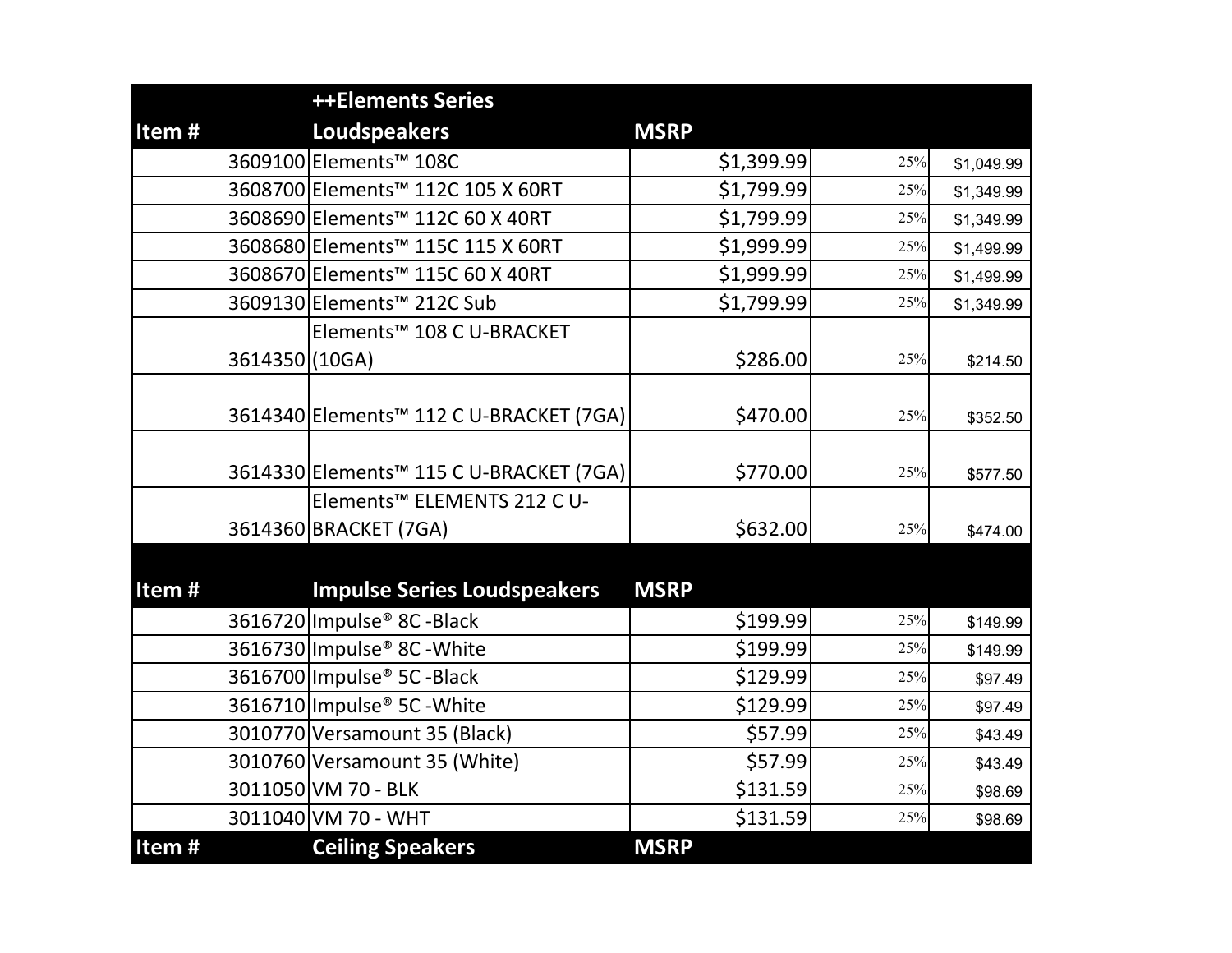|       | 597720 ** PHR <sup>™</sup> 860S White        | \$538.00    | 25%    | \$403.50   |
|-------|----------------------------------------------|-------------|--------|------------|
|       | 597640 ** PHR <sup>™</sup> 410 (Pair)        | \$178.00    | 25%    | \$133.50   |
| Item# | <b>Sanctuary Series Enclosures</b>           | <b>MSRP</b> |        |            |
|       | 575350 SSE <sup>™</sup> 15 System Off-White  | \$599.99    | 25%    | \$449.99   |
|       | 575320 SSE <sup>™</sup> 12 System Off-White  | \$529.99    | 25%    | \$397.49   |
|       | 575410 SSE™ 26 System Off-White              | \$479.99    | 25%    | \$359.99   |
|       | 575290 SSE <sup>™</sup> 10 System Off-White  | \$479.99    | 25%    | \$359.99   |
|       | 575380 SSE <sup>™</sup> 6 System Off-White   | \$379.99    | 25%    | \$284.99   |
|       | 575490 ** SSE <sup>™</sup> 12M System Black  | \$499.99    | 25%    | \$374.99   |
|       | 575500 SSE™ 12M System Off-White             | \$499.99    | 25%    | \$374.99   |
| Item# | <b>RBN Series Loudspeakers*</b>              | <b>MSRP</b> |        |            |
|       | 3612720 RBN™ 215 Sub 120V                    | \$1,999.99  | 25%    | \$1,499.99 |
|       | 3612690 RBN™ 112 Enclosure 120V              | \$1,299.99  | 25%    | \$974.99   |
|       | 3614700 RBN™ 118 SUB 120US                   | \$1,899.99  | 25%    | \$1,424.99 |
|       | 3614720 RBN™ 110 ENCLOSURE 120US             | \$999.99    | 25%    | \$749.99   |
|       |                                              |             |        |            |
| Item# | <b>PVXp Powered Loudspeakers</b>             | <b>MSRP</b> |        |            |
|       | 3616470 PVX <sup>™</sup> p 15 DSP 120US      | \$699.99    | 25%    | \$524.99   |
|       | 3616450 PVX <sup>™</sup> p 12 DSP 120US      | \$599.99    | 25%    | \$449.99   |
|       | 3616630 PVX <sup>™</sup> p 10 DSP 120US      | \$549.99    | 25%    | \$412.49   |
|       | 3611330 PVX <sup>™</sup> p Sub 120US         | \$1,049.99  | 25%    | \$787.49   |
|       | <b>PEAVET CUIVIIVIERCIAL AUDIO - PRODUCT</b> |             | $25\%$ | \$0.00     |
| Item# | <b>PVX Passive Loudspeakers*</b>             | <b>MSRP</b> |        |            |
|       | 3602430 PVX™ 15                              | \$499.99    | 25%    | \$374.99   |
|       | 3602440 PVX <sup>™</sup> 12                  | \$379.99    | 25%    | \$284.99   |
|       | 3617020 PVX™ 10                              | \$324.99    | 25%    | \$243.74   |
| Item# | <b>Versarray Loudspeakers</b>                | <b>MSRP</b> |        |            |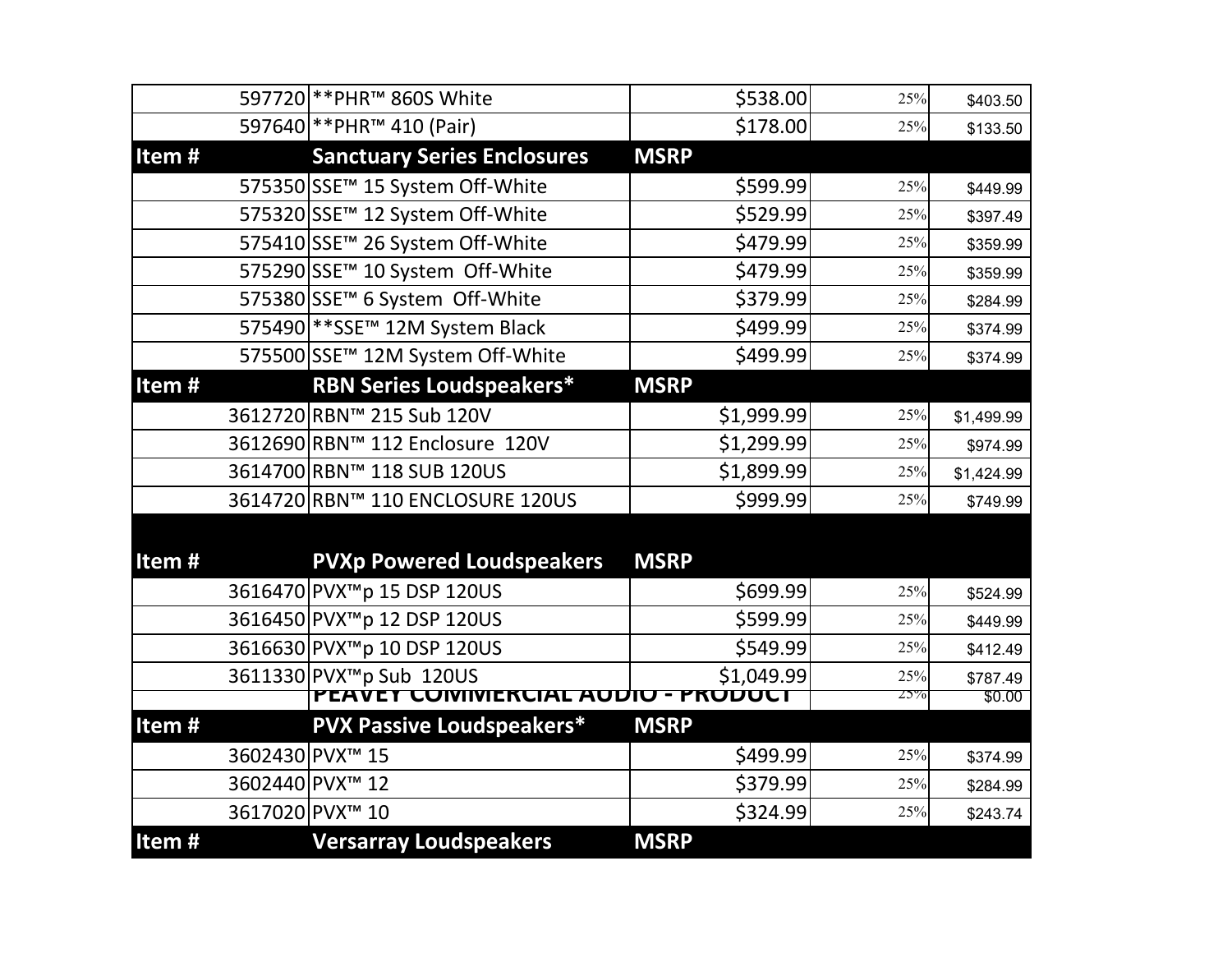|                | 3617890 Versarray® 112 MKIII (New)*        | \$1,699.99  | 25% | \$1,274.99 |
|----------------|--------------------------------------------|-------------|-----|------------|
|                | 3617910 Versarray® 218 MK III (New)*       | \$2,149.99  | 25% | \$1,612.49 |
|                | 3601460 ** Versarray® 118                  | \$1,399.99  | 25% | \$1,049.99 |
|                | 584470 ** Versarray <sup>®</sup> 218       | \$2,399.99  | 25% | \$1,799.99 |
|                | Versarray <sup>®</sup> Pro 112 Powered     |             |     |            |
| 3617310 (New)* |                                            | \$2,999.99  | 25% | \$2,249.99 |
|                | Versarray® Pro 215 Powered                 |             |     |            |
| 3617340 (New)* |                                            | \$2,999.99  | 25% | \$2,249.99 |
|                | Versarray <sup>®</sup> Pro 218 Powered     |             |     |            |
| 3617680 (New)* |                                            | \$3,499.99  | 25% | \$2,624.99 |
|                | 3617370 VR <sup>®</sup> MK III Halo (New)* | \$1,799.99  | 25% | \$1,349.99 |
|                | 3617570 VR® MK III Fly Bar 6FT (New)*      | \$499.99    | 25% | \$374.99   |
|                | 3618490 VR® MK III Fly Bar 2FT (New)*      | \$299.99    | 25% | \$224.99   |
|                | VR® MK III Sub Support Frame               |             |     |            |
| 3617580 (New)* |                                            | \$1,399.99  | 25% | \$1,049.99 |
|                |                                            |             |     |            |
|                | 3618020 VR® MK III Ground Stack Kit (New)* | \$299.99    | 25% | \$224.99   |
|                | 3618010 VR® 112 Cart (New)*                | \$849.99    | 25% | \$637.49   |
|                | 3601910 ** VR® 212 Cart                    | \$441.99    | 25% | \$331.49   |
| Item#          | <b>Wired Microphones*</b>                  | <b>MSRP</b> |     |            |
|                | PV®i 100 Microphone - XLR w/               |             |     |            |
|                | 577800 clam shell                          | \$29.99     | 25% | \$22.49    |
|                | PV®i 100 Microphone - $1/4''$ w/           |             |     |            |
|                | 577810 clam shell                          | \$29.99     | 25% | \$22.49    |
|                | 3016900 PV®i 100 (2 Pack)                  | \$44.99     | 25% | \$33.74    |
|                | PV <sup>®</sup> MSP1 Microphone XLR/Mic    |             |     |            |
|                | 578000 Stand Pkg                           | \$89.99     | 25% | \$67.49    |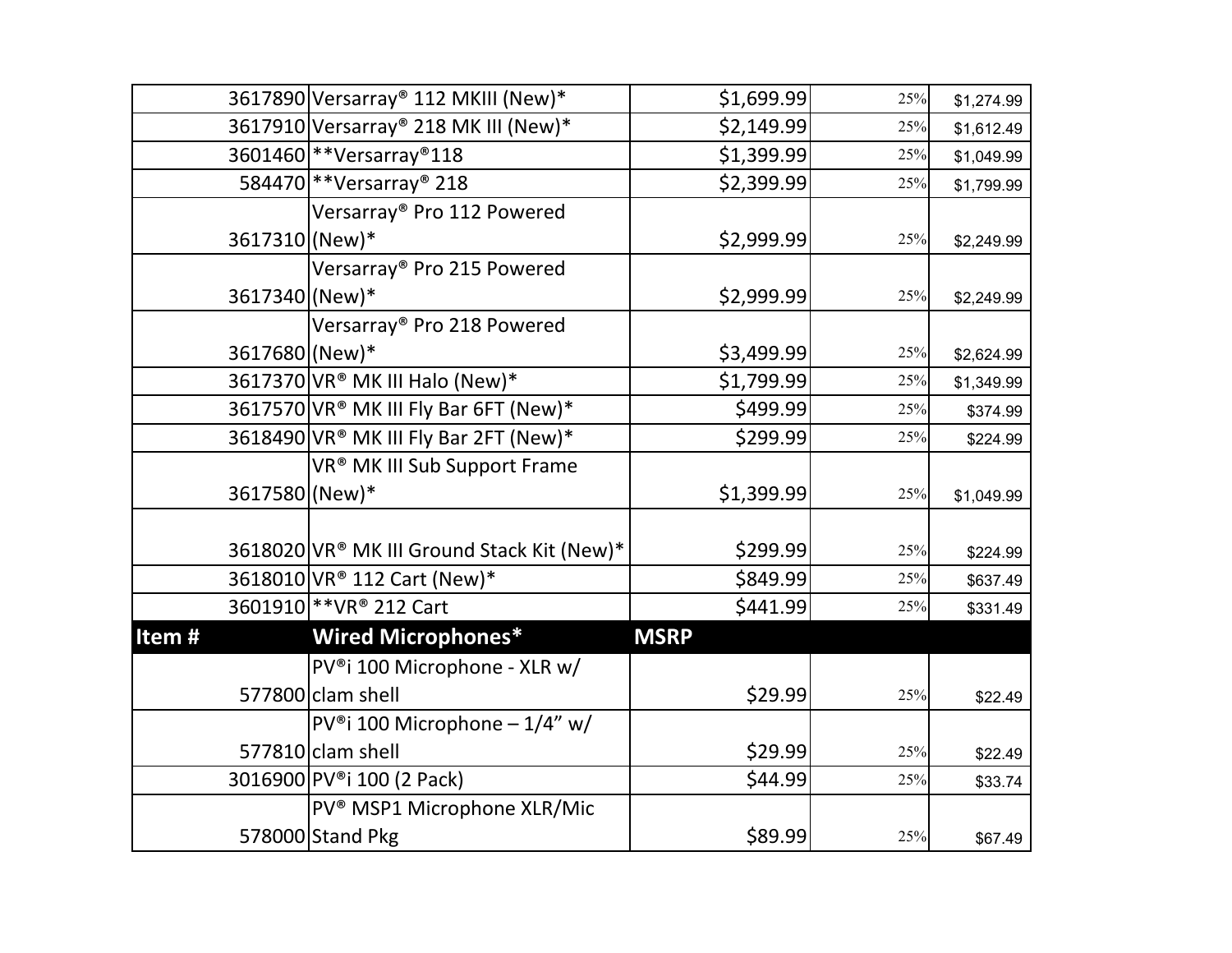|              | PV <sup>®</sup> MSP1 Microphone 1/4" /Mic       |          |     |          |
|--------------|-------------------------------------------------|----------|-----|----------|
|              | 579890 Stand Pkg                                | \$59.99  | 25% | \$44.99  |
|              | PV <sup>®</sup> MSP1 (8) XLR / (4) 1/4" (Box of |          |     |          |
| 18025340 12) |                                                 | \$849.99 | 25% | \$637.49 |
|              | PV <sup>®</sup> MSP2 Microphone XLR/Mic         |          |     |          |
|              | 3569770 Stand Pkg                               | \$99.99  | 25% | \$74.99  |
|              | PV <sup>®</sup> MSP2 Microphone 1/4" /Mic       |          |     |          |
|              | 3569790 Stand Pkg                               | \$99.99  | 25% | \$74.99  |
|              | 496570 PV®i 2 Microphone $-1/4$ " cable         | \$59.99  | 25% | \$44.99  |
|              | 496360 PV®i 2 Microphone - XLR cable            | \$59.99  | 25% | \$44.99  |
|              | 3016910 PV®i 2 (2 Pack)                         | \$99.99  | 25% | \$74.99  |
|              |                                                 |          |     |          |
|              | 3013500 PV® 7 Microphone w/ 1/4in. CBL          | \$24.99  | 25% | \$18.74  |
|              | 3013490 PV® 7 Microphone w/ XLR CBL             | \$24.99  | 25% | \$18.74  |
|              |                                                 |          |     |          |
|              | 593440 PV®i 2W Microphone - XLR cable           | \$84.99  | 25% | \$63.74  |
|              |                                                 |          |     |          |
|              | 593500 PV®i 2W Microphone $-1/4$ " cable        | \$84.99  | 25% | \$63.74  |
|              | 593430 PV®i 2G Microphone - XLR                 | \$84.99  | 25% | \$63.74  |
|              |                                                 |          |     |          |
|              | 593490 PV®i 2G Microphone - 1/4" cable          | \$84.99  | 25% | \$63.74  |
|              | 3016190 PVM <sup>™</sup> 44 Microphone          | \$139.99 | 25% | \$104.99 |
|              | 3016200 PVM <sup>™</sup> 50 Microphone          | \$139.99 | 25% | \$104.99 |
|              |                                                 |          |     |          |
|              | 577970 VCM™ 3 Choir Microphone - Black          | \$199.99 | 25% | \$149.99 |
|              |                                                 |          |     |          |
|              | 577960 VCM™ 3 Choir Microphone - White          | \$199.99 | 25% | \$149.99 |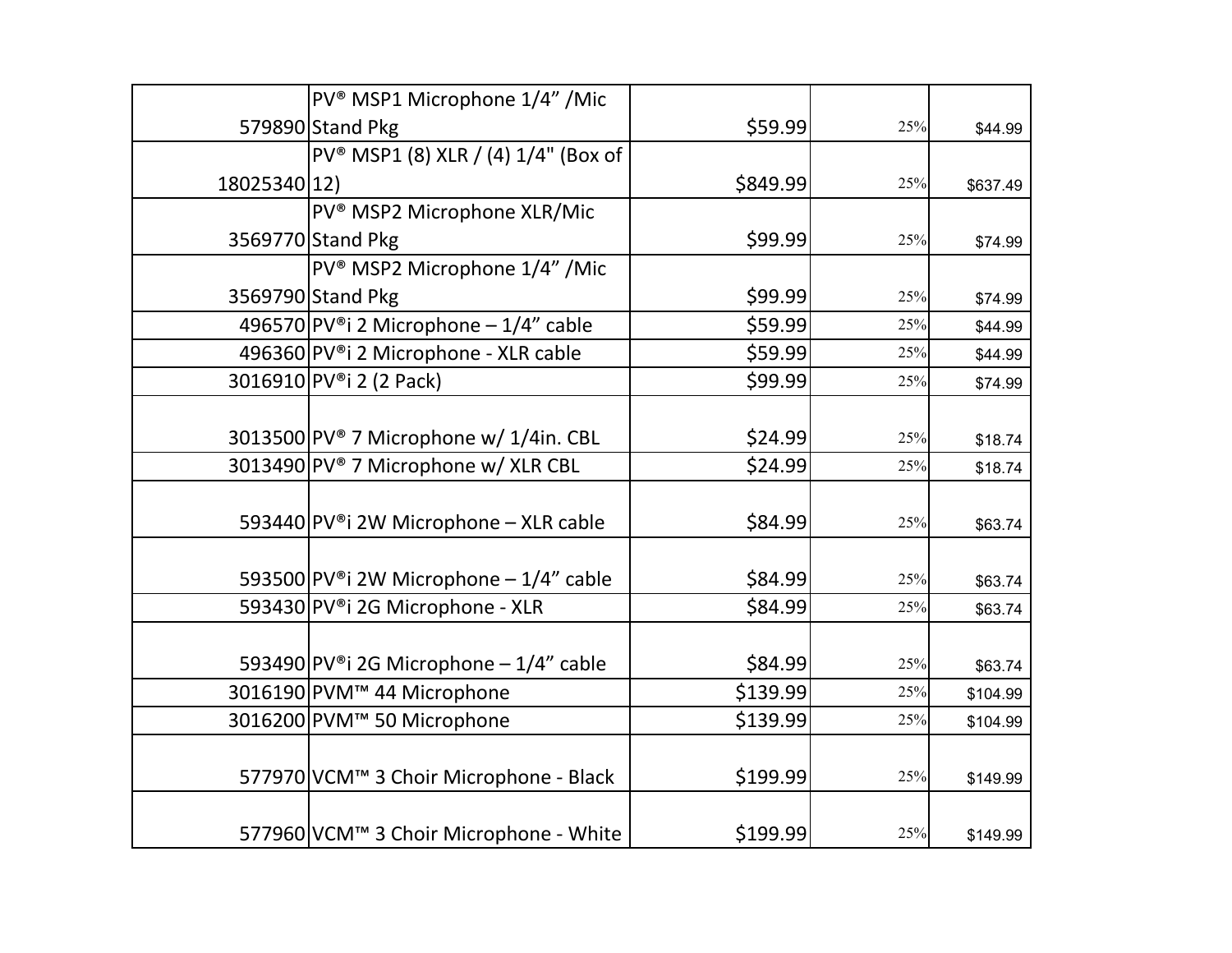|              | 3569810 PV®i 3 Microphone - XLR cable           | \$69.99     | 25% | \$52.49  |
|--------------|-------------------------------------------------|-------------|-----|----------|
|              | 567820 DM2 <sup>™</sup> Dynamic Microphone      | \$199.99    | 25% | \$149.99 |
| Item#        |                                                 | <b>MSRP</b> |     |          |
|              | 567810 CM2 <sup>™</sup> Condenser Microphone    | \$199.99    | 25% | \$149.99 |
|              | 3014190 PVM™ 480 Microphone - Black             | \$279.99    | 25% | \$209.99 |
|              | 3014200 PVM <sup>™</sup> 480 Microphone - White | \$279.99    | 25% | \$209.99 |
|              | 567800 RAB™ 1 Ribbon Microphone                 | \$299.99    | 25% | \$224.99 |
|              | 567790 RAC™ 1 Ribbon Microphone                 | \$299.99    | 25% | \$224.99 |
|              | H-5C™ Cherry Bomb™ Red w/ Black                 |             |     |          |
| 563080 Grill |                                                 | \$179.99    | 25% | \$134.99 |
|              | H-5™ Harmonica Mic, Black w/                    |             |     |          |
|              | 597360 ALM Grilll                               | \$179.99    | 25% | \$134.99 |
|              | 593450 PVM <sup>™</sup> 45ir                    | \$129.99    | 25% | \$97.49  |
|              | PVR <sup>™</sup> 2 Omni Measuring               |             |     |          |
|              | 592790 Microphone                               | \$199.99    | 25% | \$149.99 |
|              | 488040 Studio Pro <sup>®</sup> M2               | \$499.99    | 25% | \$374.99 |
|              | 488030 Studio Pro <sup>®</sup> M1               | \$349.99    | 25% | \$262.49 |
|              | 576730 CM1 <sup>™</sup> Microphone              | \$199.99    | 25% | \$149.99 |
|              | 488050 Studio Pro® Shock Mount                  | \$79.99     | 25% | \$59.99  |
|              | 493130 PVM™ DMS-5 Drum Mic System               | \$499.99    | 25% | \$374.99 |
|              | 493150 PVM™ 325 Snare Microphone                | \$149.99    | 25% | \$112.49 |
|              | 493160 PVM™ 328 Tom Microphone                  | \$129.99    | 25% | \$97.49  |
|              | PM™ 18S Podium Microphone -                     |             |     |          |
| 577990 Black |                                                 | \$199.99    | 25% | \$149.99 |
|              | PM™ 18S Podium Microphone -                     |             |     |          |
| 579060 White |                                                 | \$199.99    | 25% | \$149.99 |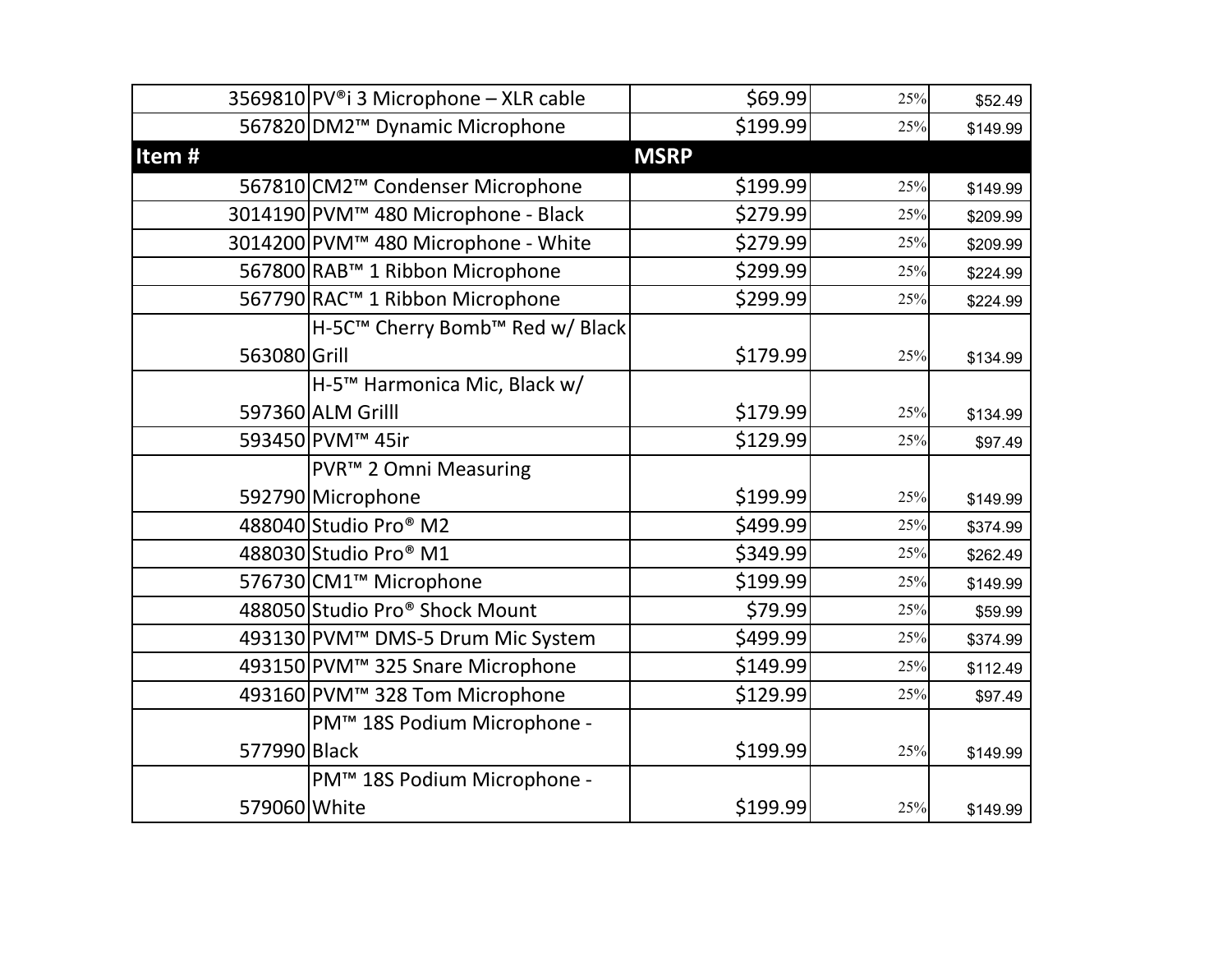|              | PSM <sup>™</sup> 3 Boundary Microphone -           |             |     |          |
|--------------|----------------------------------------------------|-------------|-----|----------|
| 577980 Black |                                                    | \$199.99    | 25% | \$149.99 |
|              | PSM <sup>™</sup> 3 Boundary Microphone -           |             |     |          |
|              | 579040 White                                       | \$199.99    | 25% | \$149.99 |
|              | 3017120 DMG - 5V (Desktop Mic)                     | \$249.99    | 25% | \$187.49 |
|              | <b>Dual Receiver Wireless</b>                      |             |     |          |
| Item#        | Microphones*                                       | <b>MSRP</b> |     |          |
|              | 3011520 PV® 16 CH UHF WIRELESS - BHS               | \$319.99    | 25% | \$239.99 |
|              | 3011530 PV® 16 CH UHF WIRELESS - BL                | \$319.99    | 25% | \$239.99 |
|              |                                                    |             |     |          |
|              | 3016070 PV® 16 CH UHF WIRELESS - GTR               | \$319.99    | 25% | \$239.99 |
|              | 3011510 PV® 16 CH UHF WIRELESS - HH                | \$299.99    | 25% | \$224.99 |
|              |                                                    |             |     |          |
|              | 3011540 PV <sup>®</sup> 16DR CH UHF REC SYS-HH/HH  | \$499.99    | 25% | \$374.99 |
|              |                                                    |             |     |          |
|              | 3017170 PV® 16DR CH UHF REC SYS-HH/BL              | \$499.99    | 25% | \$374.99 |
|              |                                                    |             |     |          |
|              | 3017180 PV <sup>®</sup> 16DR CH UHF REC SYS-HH/BHS | \$549.99    | 25% | \$412.49 |
|              |                                                    |             |     |          |
|              | 3017190 PV® 16DR CH UHF REC SYS-HH/GTR             | \$499.99    | 25% | \$374.99 |
|              | PV <sup>®</sup> 16DR CH UHF REC SYS-               |             |     |          |
|              | 3017200 GTR/BHS                                    | \$499.99    | 25% | \$374.99 |
|              | 3017210 PV® 16DR CH UHF REC SYS-GTR/BL             | \$449.99    | 25% |          |
|              |                                                    |             |     | \$337.49 |
|              | 3017250 PV® 16DR CH UHF REC SYS-BL/BL              | \$449.99    | 25% | \$337.49 |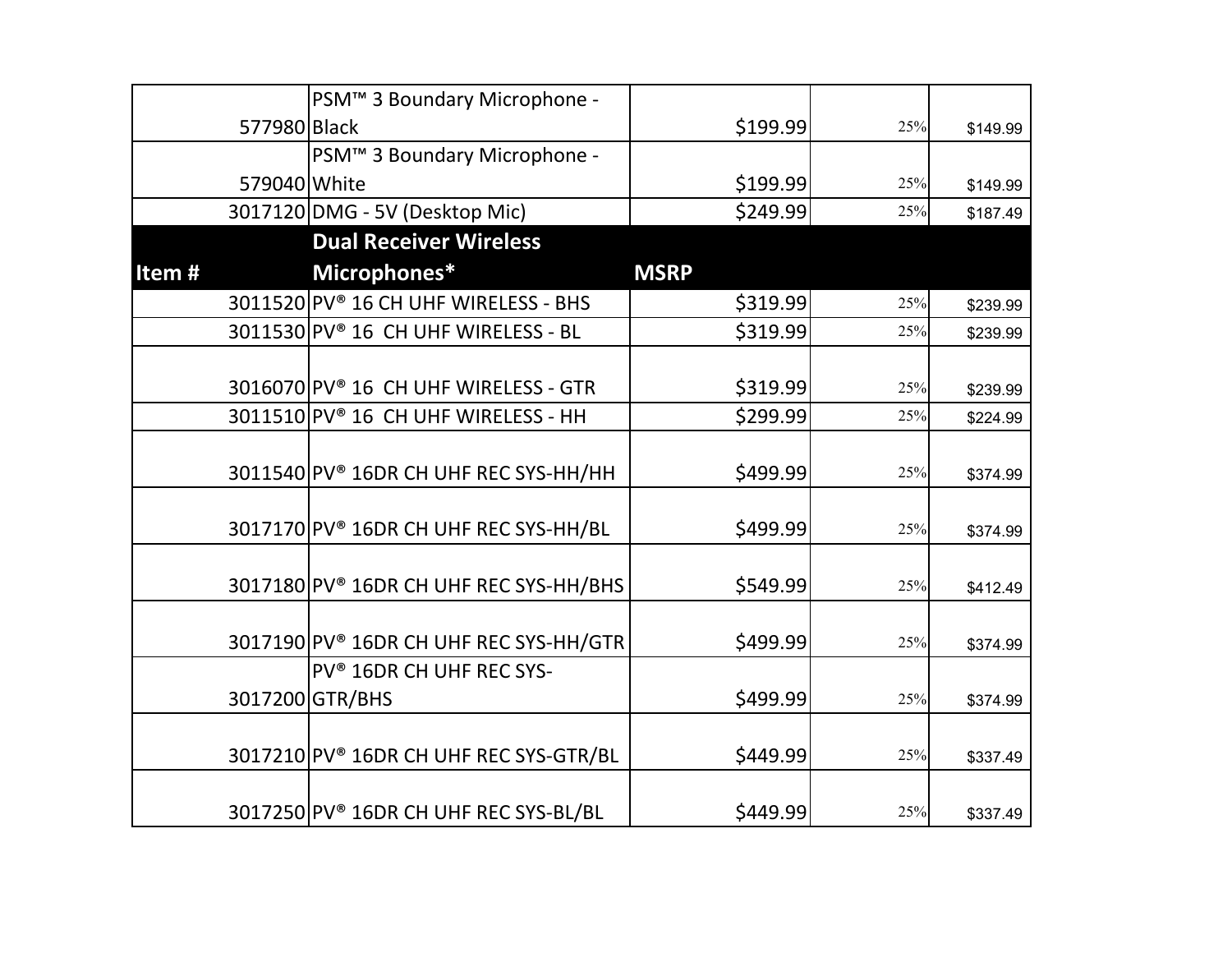|       | 3017220 PV <sup>®</sup> 16DR CH UHF REC SYS-BL/BHS | \$499.99               | 25% | \$374.99 |
|-------|----------------------------------------------------|------------------------|-----|----------|
|       | PV <sup>®</sup> 16DR CH UHF REC SYS-               |                        |     |          |
|       | 3017230 BHS/BHS                                    | \$549.99               | 25% | \$412.49 |
|       | PV <sup>®</sup> 16DR CH UHF REC SYS-               |                        |     |          |
|       | 3017240 GTR/GTR                                    | \$449.99               | 25% | \$337.49 |
|       | <b>PV®-1 VHF Wireless</b>                          |                        |     |          |
| Item# | Microphones*                                       | <b>MSRP</b>            |     |          |
|       | <b>Headset Wireless System</b>                     |                        |     |          |
|       | 3009990 203.400MHZ                                 | \$139.99               | 25% | \$104.99 |
|       | <b>Headset Wireless System</b>                     |                        |     |          |
|       | 3010000 198.950MHZ                                 | \$139.99               | 25% | \$104.99 |
|       | <b>Headset Wireless System</b>                     |                        |     |          |
|       | 3010010 214.500 MHZ                                | \$139.99               | 25% | \$104.99 |
|       | Lavalier Wireless System                           |                        |     |          |
|       | 3010020 203.400MHZ                                 | \$139.99               | 25% | \$104.99 |
|       | Lavalier Wireless System                           |                        |     |          |
|       | 3010030 198.950MHZ                                 | \$139.99               | 25% | \$104.99 |
|       | Lavalier Wireless System                           |                        |     |          |
|       | 3010040 214.500 MHZ                                | \$139.99               | 25% | \$104.99 |
|       | <b>Handheld Wireless System</b>                    |                        |     |          |
|       | 3010050 203.400MHZ                                 | \$139.99               | 25% | \$104.99 |
|       | PEAVEY<br><b>COMMERC</b>                           | <b>AUDIU - PRUDUCI</b> | 25% | \$0.00   |
| Item# |                                                    | <b>MSRP</b>            |     |          |
|       | <b>Handheld Wireless System</b>                    |                        |     |          |
|       | 3010060 198.950MHZ                                 | \$139.99               | 25% | \$104.99 |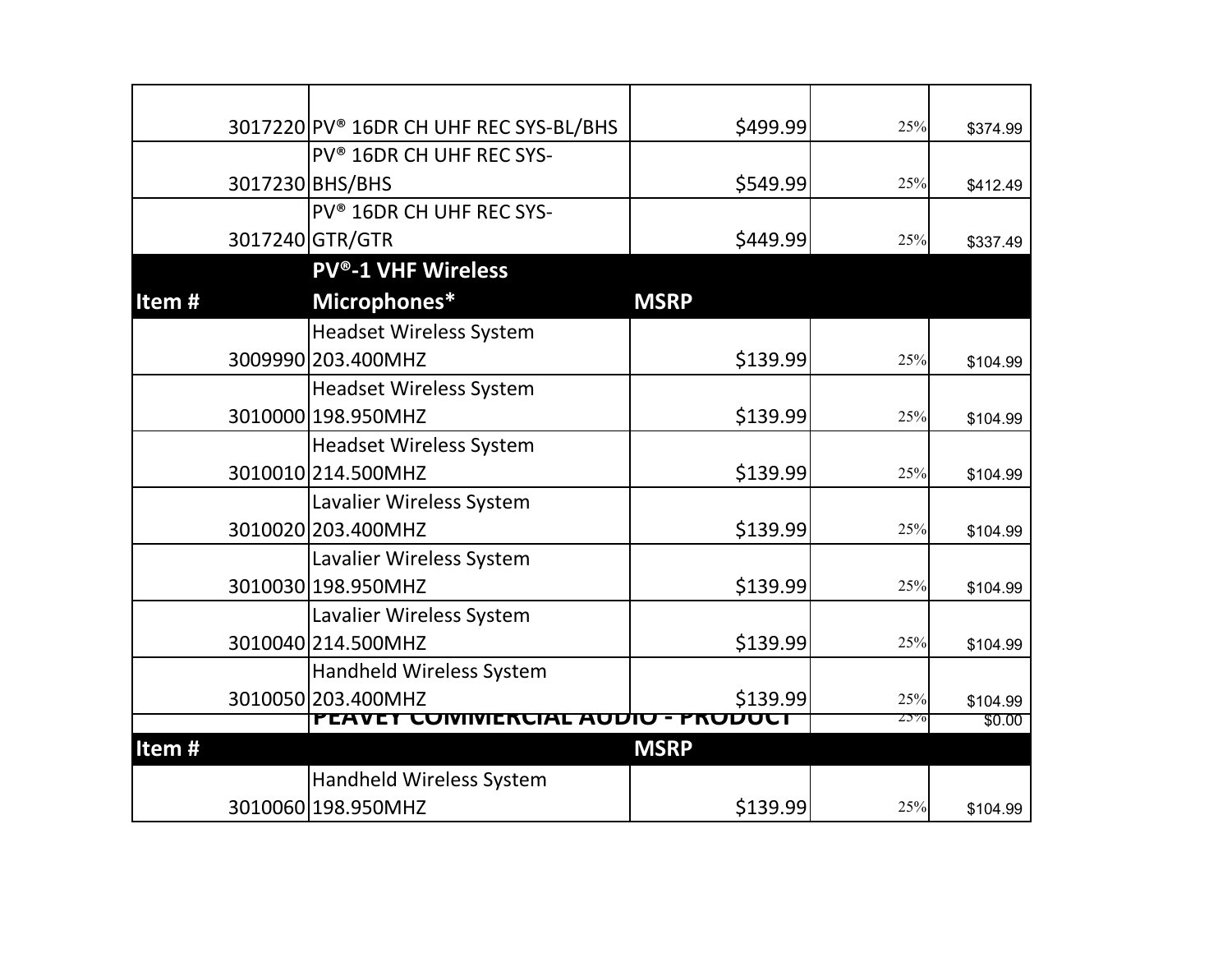|       | <b>Handheld Wireless System</b> |             |     |          |
|-------|---------------------------------|-------------|-----|----------|
|       | 3010070 214.500 MHZ             | \$139.99    | 25% | \$104.99 |
|       | <b>Guitar Wireless System</b>   |             |     |          |
|       | 3010170 209.150MHZ              | \$139.99    | 25% | \$104.99 |
|       | <b>Guitar Wireless System</b>   |             |     |          |
|       | 3010180 178.150MHZ              | \$139.99    | 25% | \$104.99 |
|       | <b>PV®-1 UHF Wireless</b>       |             |     |          |
| Item# | Microphones*                    | <b>MSRP</b> |     |          |
|       | Lavalier Wireless System        |             |     |          |
|       | 3010110 906.000 MHZ             | \$219.99    | 25% | \$164.99 |
|       | Lavalier Wireless System        |             |     |          |
|       | 3010120911.700MHZ               | \$219.99    | 25% | \$164.99 |
|       | Lavalier Wireless System        |             |     |          |
|       | 3010130923.700MHZ               | \$219.99    | 25% | \$164.99 |
|       | Handheld Wireless System        |             |     |          |
|       | 3010140 906.000 MHZ             | \$199.99    | 25% | \$149.99 |
|       | Handheld Wireless System        |             |     |          |
|       | 3010150 911.700MHZ              | \$199.99    | 25% | \$149.99 |
|       | Handheld Wireless System        |             |     |          |
|       | 3010160923.700MHZ               | \$199.99    | 25% | \$149.99 |
|       | <b>Headset Wireless System</b>  |             |     |          |
|       | 3010080 906.000MHZ              | \$219.99    | 25% | \$164.99 |
|       | <b>Headset Wireless System</b>  |             |     |          |
|       | 3010090 911.700MHZ              | \$219.99    | 25% | \$164.99 |
|       | <b>Headset Wireless System</b>  |             |     |          |
|       | 3010100 923.700MHZ              | \$219.99    | 25% | \$164.99 |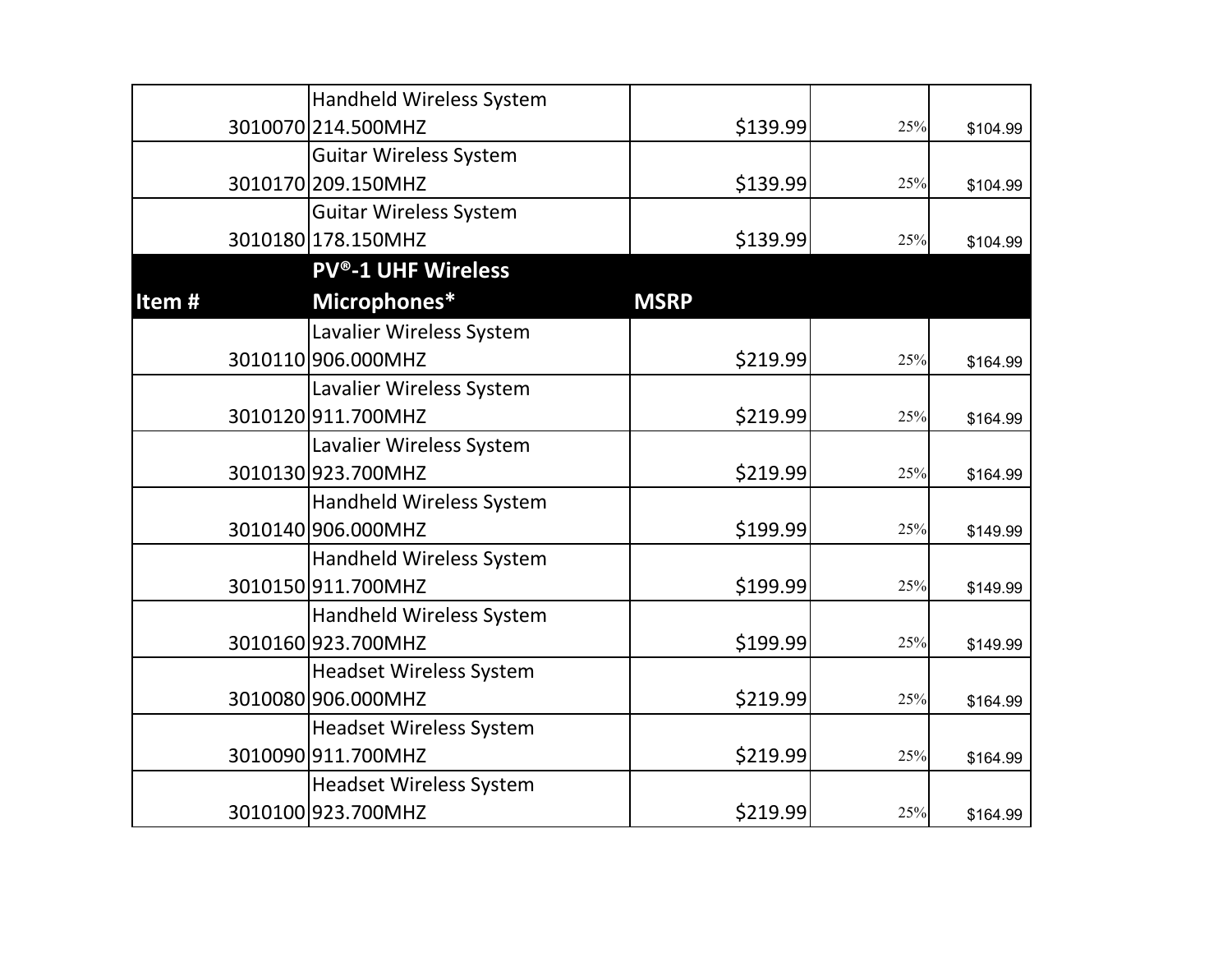|       | <b>Guitar Wireless System</b>           |             |     |            |
|-------|-----------------------------------------|-------------|-----|------------|
|       | 3010190914.500MHZ                       | \$199.99    | 25% | \$149.99   |
|       | <b>Guitar Wireless System</b>           |             |     |            |
|       | 3010200 921.300MHZ                      | \$199.99    | 25% | \$149.99   |
| Item# | <b>Peavey Assisted Listening*</b>       | <b>MSRP</b> |     |            |
|       | 3010620 System 72.1 MHz                 | \$429.99    | 25% | \$322.49   |
|       | 3010680 System 72.9 MHz                 | \$429.99    | 25% | \$322.49   |
|       | 3010650 System 75.9 MHz                 | \$429.99    | 25% | \$322.49   |
|       | 3010630 Transmitter 72.1 MHz            | \$194.99    | 25% | \$146.24   |
|       | 3010580 Transmitter 72.9 MHz            | \$194.99    | 25% | \$146.24   |
|       | 3010660 Transmitter 75.9 MHz            | \$194.99    | 25% | \$146.24   |
|       | 3010640 Receiver 72.1 MHz               | \$49.99     | 25% | \$37.49    |
|       | 3010590 Receiver 72.9 MHz               | \$49.99     | 25% | \$37.49    |
|       | 3010670 Receiver 75.9 MHz               | \$49.99     | 25% | \$37.49    |
|       | 3010600 Ear Buds                        | \$12.99     | 25% | \$9.74     |
| Item# | In Ear Monitors*                        | <b>MSRP</b> |     |            |
|       | 3010690 In Ear Monitor System*          | \$479.99    | 25% | \$359.99   |
|       | 3010700 In Ear Monitor Transmitter      | \$179.99    | 25% | \$134.99   |
|       | 3026850 In Ear Monitor Receiver 566B    | \$289.99    | 25% | \$217.49   |
|       | 3010720 In Ear Monitor Ear Bud*         | \$18.99     | 25% | \$14.24    |
|       | <b>TACTUS DIGITIAL MIXING SYSTEMS</b>   |             |     |            |
|       | Tactus. Stage Networked I/O             |             |     |            |
|       | 3612030 Interface                       | \$3,999.99  | 25% | \$2,999.99 |
|       | <b>Tactus.FOH Networked Server (no</b>  |             |     |            |
|       | 3616330 LV-1 software)                  | \$4,999.99  | 25% | \$3,749.99 |
|       | 3615110 Tactus. Control control surface | \$1,999.99  | 25% | \$1,499.99 |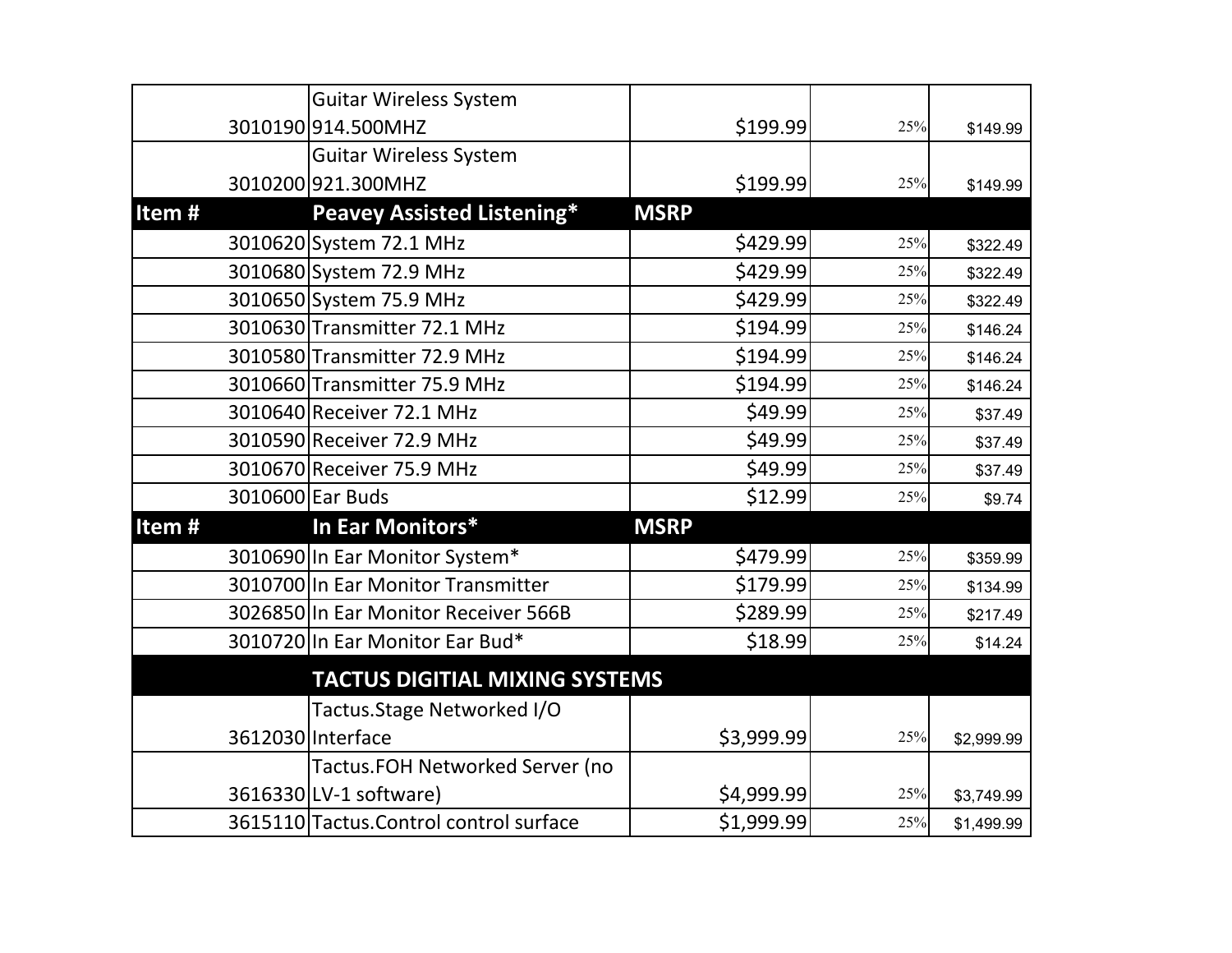| Item# | <b>Versarray Loudspeakers</b>                  | <b>MSRP</b> |     |            |
|-------|------------------------------------------------|-------------|-----|------------|
|       | 3617890 Versarray™ 112 MKIII                   | \$1,699.99  | 25% | \$1,274.99 |
|       | 3617910 Versarray™ 218 MK III                  | \$2,149.99  | 25% | \$1,612.49 |
|       | 3601460 ** Versarray™ 118                      | \$1,399.99  | 25% | \$1,049.99 |
|       | 3617310 Versarray <sup>™</sup> Pro 112 Powered | \$2,999.99  | 25% | \$2,249.99 |
|       | 3617340 Versarray <sup>™</sup> Pro 215 Powered | \$2,999.99  | 25% | \$2,249.99 |
|       |                                                |             |     |            |
|       | 3617680 Versarray® Pro 218 Powered 120V        | \$3,499.99  | 25% | \$2,624.99 |
|       | 3617370 VR™ MK III Halo                        | \$1,799.99  | 25% | \$1,349.99 |
|       | 3617570 VR™ MK III Fly Bar 6FT                 | \$499.99    | 25% | \$374.99   |
|       | 3618490 VR™ MK III Fly Bar 2FT                 | \$299.99    | 25% | \$224.99   |
|       | 3617580 VR™ MK III Sub Support Frame           | \$1,399.99  | 25% | \$1,049.99 |
|       | 3618020 VR™ MK III Ground Stack Kit            | \$299.99    | 25% | \$224.99   |
|       | 3618010 VR™ 112 Cart                           | \$849.99    | 25% | \$637.49   |
|       | 3601910 ** VR <sup>™</sup> 212 Cart            | \$441.99    | 25% | \$331.49   |
|       | 584860 ** Versarray™ / EU Pole Stand           | \$31.99     | 25% | \$23.99    |
|       | <b>PRO TOUR SERIES POWER</b>                   |             |     |            |
| Item# | <b>AMPLIFIERS</b>                              | <b>MSRP</b> |     |            |
|       | 1000560 Pro 9200 120V                          | \$3,290.00  | 25% | \$2,467.50 |
|       | 1000590 Pro 8200 120V                          | \$2,795.00  | 25% | \$2,096.25 |
|       | <b>PRO LITE SERIES POWER</b>                   |             |     |            |
| Item# | <b>AMPLIFIERS</b>                              | <b>MSRP</b> |     |            |
|       | 3602200 Pro-Lite 7.5 120V                      | \$1,999.00  | 25% | \$1,499.25 |
|       | 3602140 Pro-Lite 5.0 120V                      | \$1,499.00  | 25% | \$1,124.25 |
|       | 3601250 Pro-Lite 3.0 120V                      | \$1,099.00  | 25% | \$824.25   |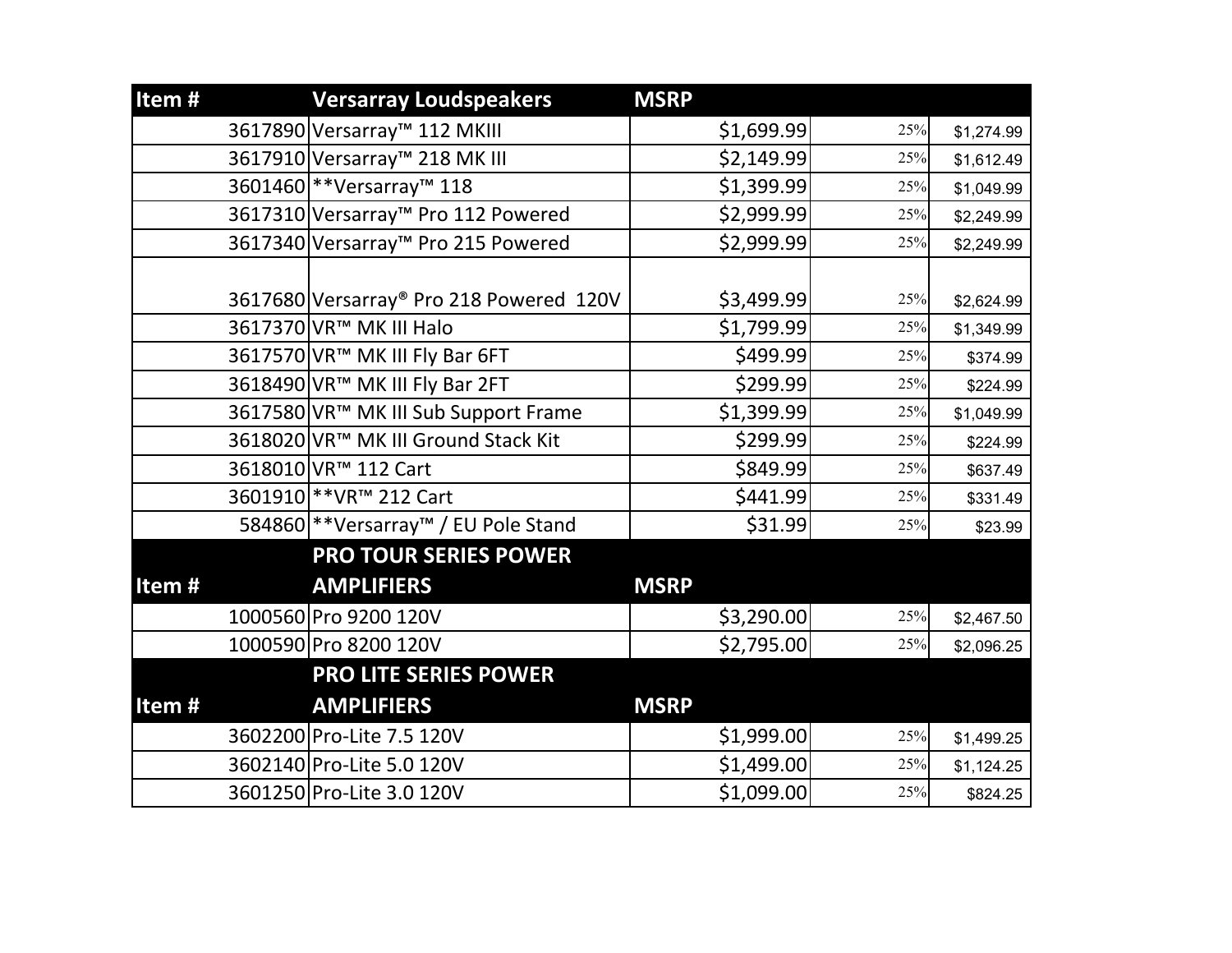| Item#    | <b>CC SERIES POWER AMPLIFIERS</b>       | <b>MSRP</b> |     |            |
|----------|-----------------------------------------|-------------|-----|------------|
|          | 3513840 CC 5500 120V                    | \$1,999.00  | 25% | \$1,499.25 |
|          | 1000740 CC 4000 120V                    | \$1,699.00  | 25% | \$1,274.25 |
|          | 1000700 CC 2800 120V                    | \$1,499.00  | 25% | \$1,124.25 |
|          | 1000800 CC 1800 120V                    | \$1,299.00  | 25% | \$974.25   |
|          | <b>CI SERIES CONTRACTING</b>            |             |     |            |
| Item $#$ | <b>POWER AMPLIFIERS</b>                 | <b>MSRP</b> |     |            |
|          | 3001140 CI20X8-120US                    |             | 25% | \$0.00     |
|          | 3001100 CI30X4-120US                    |             | 25% | \$0.00     |
|          | <b>CKd SERIES POWER</b>                 |             |     |            |
| Item $#$ | <b>AMPLIFIERS</b>                       | <b>MSRP</b> |     |            |
|          | 3602350 CKd 1208 - 120V                 | \$6,999.99  | 25% | \$5,249.99 |
|          | NexSys Nx Cobranet-8 network            |             |     |            |
|          | 3000690 module                          | \$1,400.00  | 25% | \$1,050.00 |
|          | NexSys Nx Dante-8 network               |             |     |            |
|          | 3612020 module                          | \$1,400.00  | 25% | \$1,050.00 |
|          |                                         |             |     |            |
| Item#    | <b>CLh SERIES POWER AMPLIFIERS MSRP</b> |             |     |            |
|          | 3608330 ** CLH 5000                     | \$1,899.99  | 25% | \$1,424.99 |
|          | 3608390 ** CLH 2500                     | \$1,559.99  | 25% | \$1,169.99 |
|          |                                         |             |     |            |
| Item#    | CM SERIES POWER AMPLIFIERS MSRP         |             |     |            |
|          | 1000550 CM 2208 120V                    | \$2,498.00  | 25% | \$1,873.50 |
|          | 1000540 CM 2204 120V                    | \$1,698.00  | 25% | \$1,273.50 |